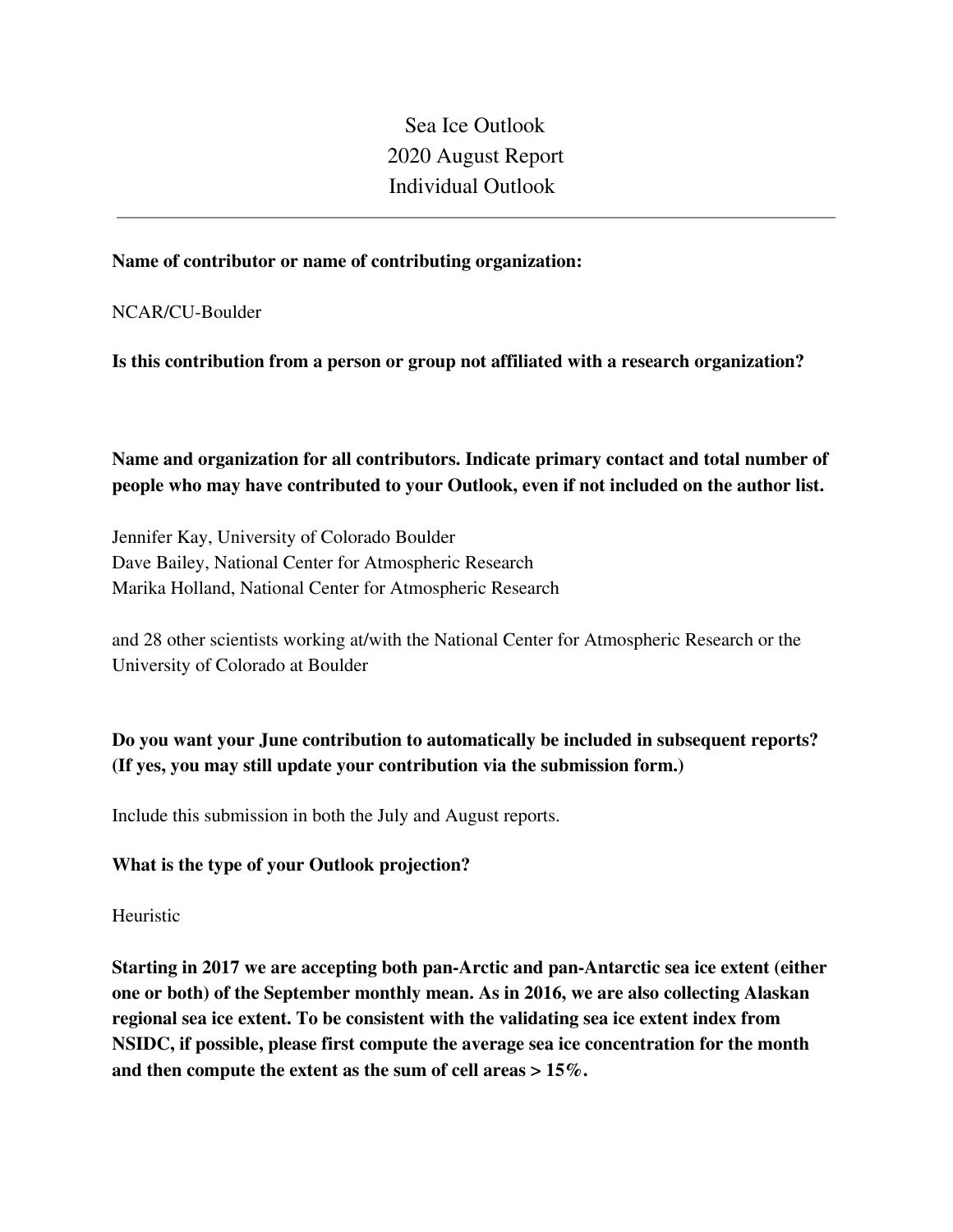**a) Pan-Arctic September extent prediction in million square kilometers.**

4.3

**b) same as in (a) but for pan-Antarctic. If your method differs substantially from that for the Arctic, please enter it as a separate submission.**

**c) same as in (b) but for the Alaskan region. Please also tell us maximum possible extent if every ocean cell in your region were ice covered.**

**"Executive summary" of your Outlook contribution (using 300 words or less) describe how and why your contribution was formulated. To the extent possible, use non-technical language.**

An informal pool of 31 climate scientists in early June 2020 estimates that the September 2020 ice extent will be 4.30 million sq. km. (stdev. 0.34, min. 3.14, max. 4.89). Since its inception in 2008, the NCAR/CU sea ice pool has easily rivaled much more sophisticated efforts based on statistical methods and physical models to predict the September monthly mean Arctic sea ice extent (e.g. see appendix of Stroeve et al. 2014 in GRL doi:10.1002/2014GL059388 ; Witness the Arctic article by Hamilton et al. 2014

http://www.arcus.org/witness-the-arctic/2014/2/article/21066). We think our informal pool provides a useful benchmark and reality check for Sea Ice Prediction efforts based on more sophisticated physical models and statistical techniques.

## **Brief explanation of Outlook method (using 300 words or less).**

An informal pool of 31 climate scientists in early June 2020 estimates that the September 2020 ice extent will be 4.30 million sq. km. (stdev. 0.34, min. 3.14, max. 4.89). Guesses were collected by sending an e-mail out to the scientists and tempting them with local bragging rights and with local ice cream.

**Tell us the dataset used for your initial Sea Ice Concentration (SIC).**